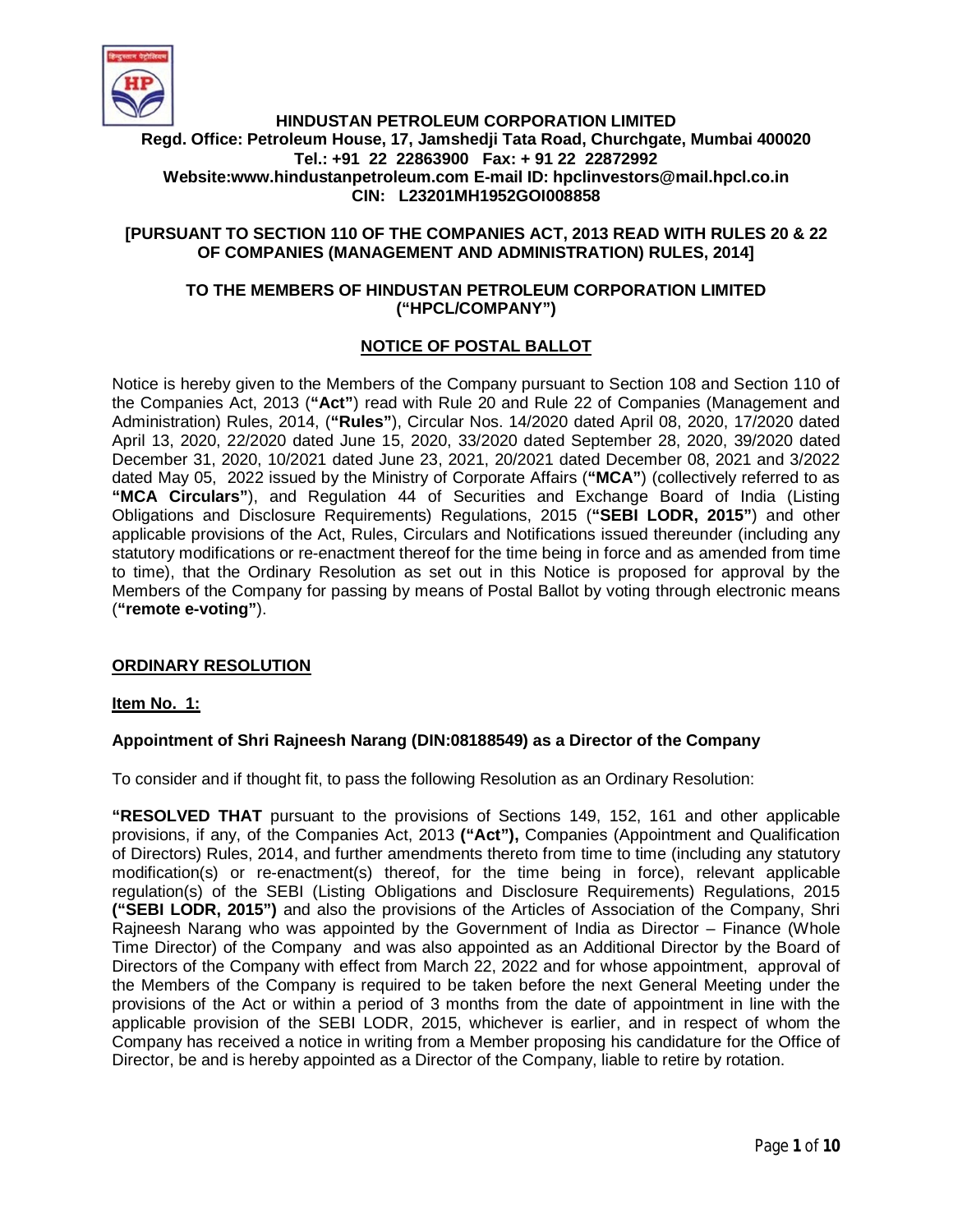### **NOTES:**

- **1.** The Explanatory Statement under Section 102 of the Act pertaining to the proposed item of Special Business setting out the material facts and the reasons thereof is annexed herewith for consideration and forms part of this Postal Ballot Notice.
- **2.** The Company has appointed Shri Upendra Shukla, Practising Company Secretary, for conducting this Postal Ballot process through remote e-voting in a fair and transparent manner and required consent for such appointment has been received.
- **3.** The Notice is being sent only through electronic mode to those Members whose e-mail addresses are registered with the Company/National Securities Depository Limited **("NSDL")/**Central Depository Services (India) Limited **("CDSL")("**collectively referred to as **Depositories").** If Members' e-mail address is not registered with the Company/Depositories, they are requested to follow the process provided in the Notes to receive Postal Ballot Notice and login ID & password for remote e-voting. The communication of assent or dissent of the Members would only take place through the remote e-voting. Members are requested to carefully read the instructions in the notes for remote e-voting before casting their votes.
- **4.** The Company is pleased to offer remote e-voting facility to all the Members of the Company. For this purpose, the Company has entered into an agreement with CDSL for facilitating remote e-voting to enable the Members to cast their votes electronically. Members are requested to provide their assent or dissent through remote e-voting only.
- **5.** The Notice is being sent by electronic mode to those Members whose names appear in the Register of Members / Beneficial Owners as received from NSDL and CDSL as on **Friday, May 06, 2022** and whose e-mail IDs are registered with the Company / Depositories. Members who have not registered their e-mail IDs, are requested to follow the instructions given hereunder. Further, the Members whose names appear in the Register of Members/ List of Beneficial Owners as on **Friday, May 06, 2022**, being the cut-off date, are entitled to vote on the Resolution set forth in this Postal Ballot Notice. A person who is not a Member as on the cut-off date should treat this Notice of Postal Ballot for information purpose only.
- **6.** The voting rights of Members shall be in proportion to their share in the paid-up equity share capital of the Company as on the cut-off date **Friday, May 06, 2022**. In case of joint holders, any one of such holder(s) may vote.
- **7.** Members may please note that the Postal Ballot Notice will also be available on the Company's website at www.hindustanpetroleum.com, websites of the Stock Exchanges at www.bseindia.com and www.nseindia.com and on the website of CDSL at https://www.evotingindia.com
- **8.** Relevant documents, if any, referred to in this Notice and the Explanatory Statement pursuant to Section 102 of the Act, will be available for inspection via electronic mode from the date of circulation of this Notice upto the last date of remote e-voting. Members can inspect the same by writing an e-mail to the Company at hpclinvestors@mail.hpcl.co.in.
- **9.** The remote e-voting commences on **Thursday, May12, 2022 [From 9.00 a.m. (IST)]** and ends on **Friday, June 10, 2022 [Till 5.00 p.m. (IST)]**. The remote e-voting module shall be disabled by CDSL for voting thereafter.
- **10.** The Scrutinizer shall after the conclusion of the remote e-voting on **Friday, June 10, 2022**, unblock the votes cast through remote e-voting in the presence of at least two witnesses not in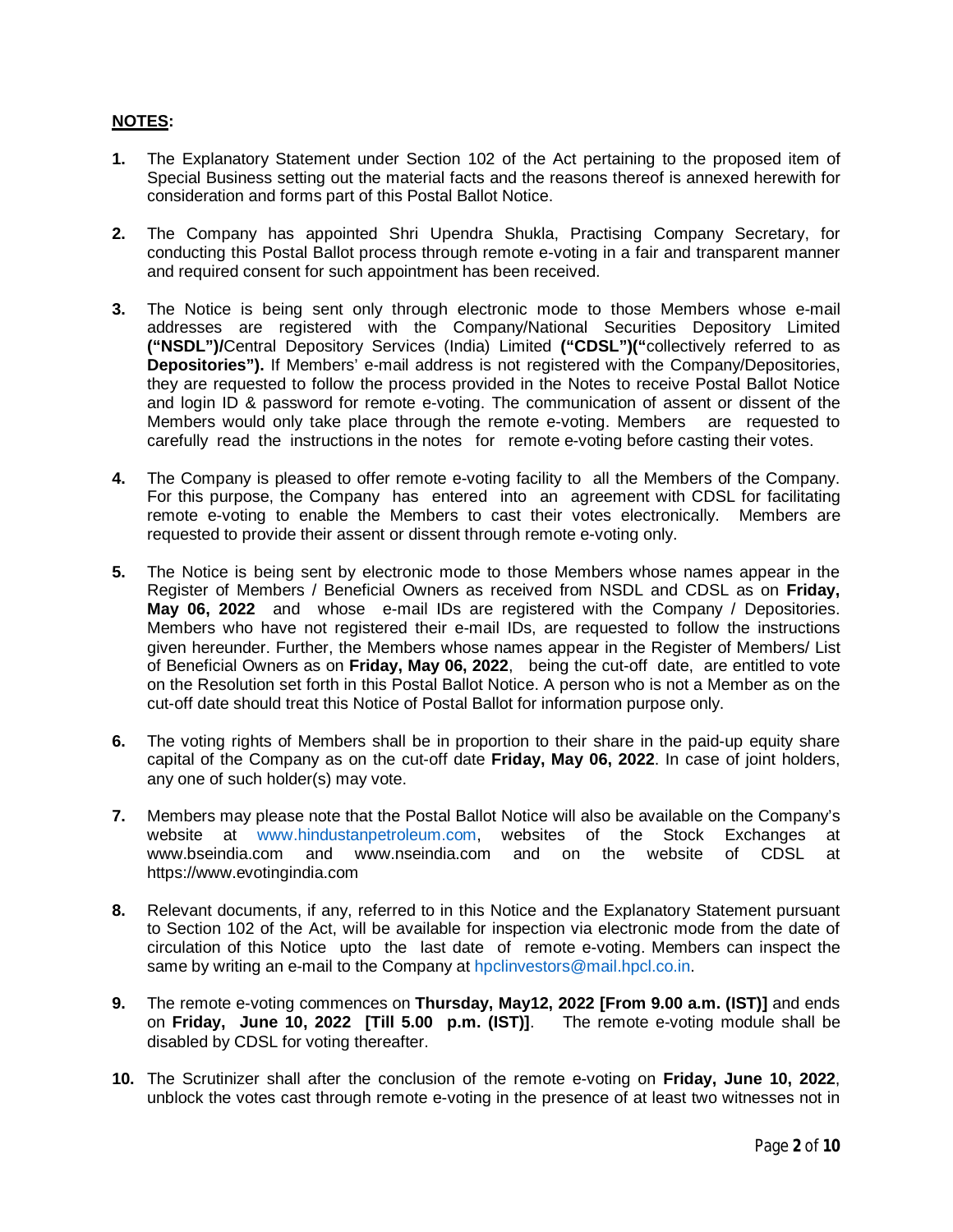the employment of the Company and shall make scrutinizer's report within the prescribed time. Such report shall contain details of the total votes cast in favour of or against, if any.The Scrutinizer will submit his report to the Chairman of the Company or any other person authorized by him in writing upon completion of the scrutiny of the votes cast through remote evoting.

- **11.** The results of the Postal ballot will be announced **at or before 4.00 p.m. IST on Monday, June 13, 2022** at the Registered Office of the Company at Petroleum House, 17, Jamshedji Tata Road, Churchgate, Mumbai – 400 020. The results will also be uploaded on the Company's website at www.hindustanpetroleum.com, website of https://www.evotingindia.com and also necessary disclosures to the BSE Limited **("BSE")** /National Stock Exchange of India Limited **("NSE")** ("collectively referred to as **"Stock Exchanges")** will be made. The Resolution, if passed by requisite majority, shall be deemed to have been passed on the last date specified by the Company for receipt of voting i.e. June 10, 2022.
- **12.** The Ordinary Resolution shall be declared as passed if the number of votes cast in favour of the resolution exceeds the votes, if any, cast against the resolution by members so entitled and voted.
- **13.** Members holding shares in physical mode and who have not updated their e-mail addresses with the Company are requested to write to the Company or Registrar and Transfer Agents (M/s. Link Intime India Private Limited, Unit: Hindustan Petroleum Corporation Limited, C 101, 247 Park, Lal Bahadur Shastri Marg, Vikhroli West, Mumbai – 400 083, email ID: rnt.helpdesk@linkintime.com) to update their respective email address by providing the requisite documents. Members holding shares in dematerialized mode are requested to Register/update their email addresses with the relevant Depository Participants.
- **14.** Members may send their queries related to item included in the Postal Ballot Notice on the email ID hpclinvestors@mail.hpcl.co.in from their registered email address or write to the Shri K S Balaji, (Dy. Company Secretary), at Hindustan Petroleum Corporation Limited, Petroleum House, 17, Jamshedji Tata Road, Churchgate, Mumbai – 400 020 mentioning their name, folio number/DP ID-Client ID, as applicable, mobile number, copy of PAN card.

### **15. THE INTRUCTIONS OF SHAREHOLDERS FOR E-VOTING ARE AS UNDER**

The details of the process, manner and instruction for remote e-voting are as under:

- **I.** The cut-off date to be eligible to vote by electronic means is Friday, May 06, 2022. The voting rights of members shall be in proportion to the shares held by them in the paid-up equity share capital of the Company as on the cut-off date i.e. Friday, May 06, 2022.
- **II.** The remote e-voting period are given below:

|                               | <b>Commencement Day, Date and   Thursday, May 12, 2022 [From 9.00 a.m. (IST)]</b> |
|-------------------------------|-----------------------------------------------------------------------------------|
| l Time                        |                                                                                   |
| <b>End Day, Date and Time</b> | Friday, June 10, 2022 [Till 5.00 p.m. (IST)]                                      |

During this period, members' holding shares either in physical form or in dematerialised form, as on cut-off date, may cast their vote electronically. The remote e-voting module shall be disabled by CDSL for voting thereafter. Once the vote on a resolution is cast by a Member, the Member shall not be allowed to change it subsequently.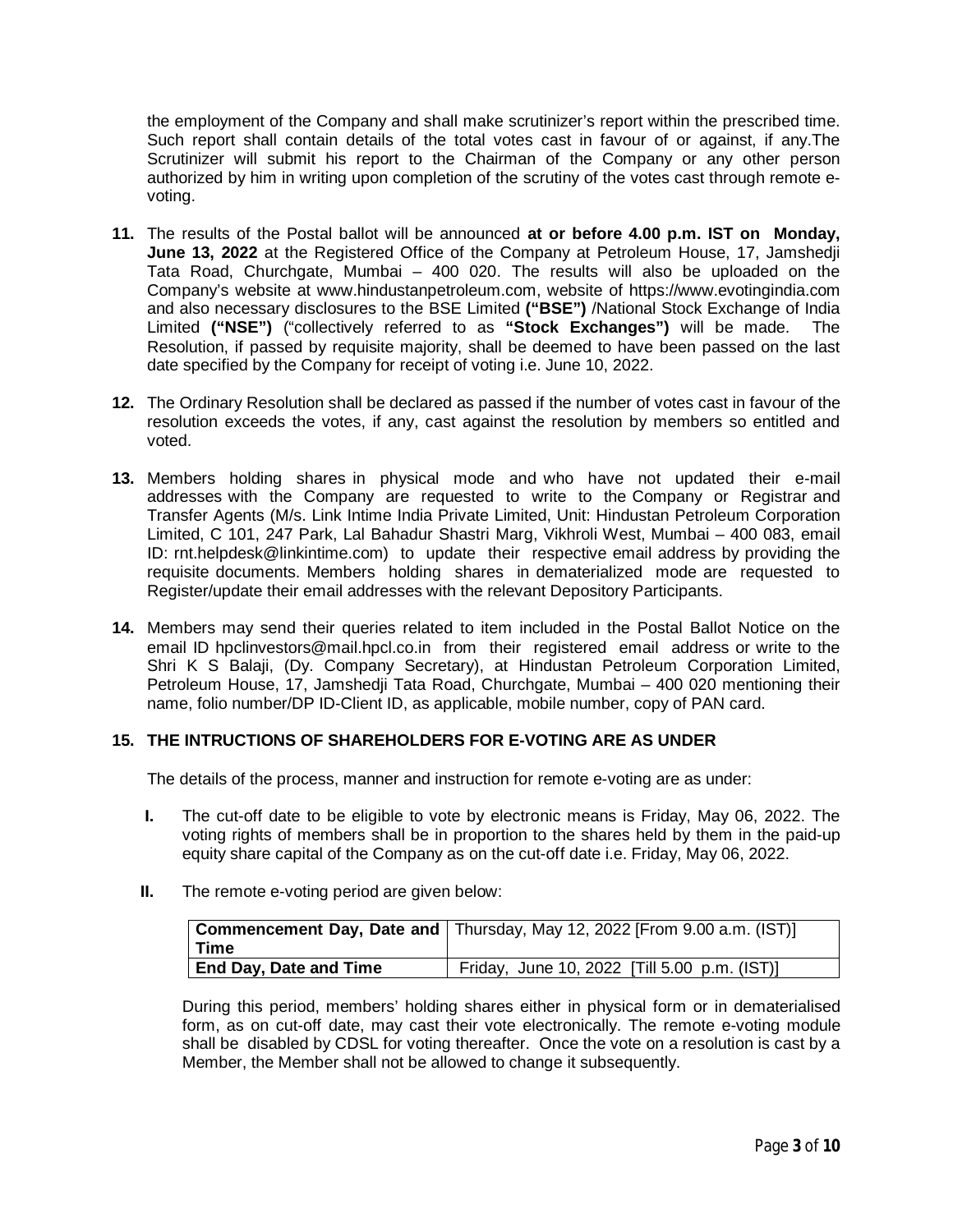- **III.** Pursuant to SEBI Circular No. SEBI/HO/CFD/CMD/CIR/P/2020/242 dated December 9, 2020**,** under Regulation 44 of SEBI LODR, 2015, listed entities are required to provide remote e-voting facility to its shareholders, in respect of all shareholders' resolutions.
- **IV.** In terms of SEBI circular no. SEBI/HO/CFD/CMD/CIR/P/2020/242 dated December 9, 2020 on e-Voting facility provided by Listed Companies, Individual shareholders holding securities in demat mode are allowed to vote through their demat account maintained with Depositories and Depository Participants. Shareholders are advised to update their mobile number and email Id in their demat accounts in order to access e-Voting facility.

Pursuant to above said SEBI Circular**,** Login method for e-Voting **for Individual shareholders holding securities in Demat mode CDSL/NSDL** is given below:

| Type                                                                                  | of   Login Method                                                                                                                                                                                                                                                                                                                                                                                                                                                                                                                                                                                                                                                                                                                                                                                                                                                          |
|---------------------------------------------------------------------------------------|----------------------------------------------------------------------------------------------------------------------------------------------------------------------------------------------------------------------------------------------------------------------------------------------------------------------------------------------------------------------------------------------------------------------------------------------------------------------------------------------------------------------------------------------------------------------------------------------------------------------------------------------------------------------------------------------------------------------------------------------------------------------------------------------------------------------------------------------------------------------------|
| shareholders                                                                          |                                                                                                                                                                                                                                                                                                                                                                                                                                                                                                                                                                                                                                                                                                                                                                                                                                                                            |
| Individual<br>Shareholders<br>holding<br>securities<br>in.<br>Demat mode<br>with CDSL | 1)<br>Users who have opted for CDSL Easi / Easiest facility, can login through their<br>existing user id and password. Option will be made available to reach e-Voting page<br>without any further authentication. The URL for users to login to Easi / Easiest are<br>https://web.cdslindia.com/myeasi/home/login or visit www.cdslindia.com and click on<br>Login icon and select New System Myeasi.                                                                                                                                                                                                                                                                                                                                                                                                                                                                     |
|                                                                                       | 2)<br>After successful login the Easi / Easiest user will be able to see the e-Voting<br>option for eligible companies where the evoting is in progress as per the information<br>provided by company. On clicking the evoting option, the user will be able to see e-Voting<br>page of the e-Voting service provider for casting the vote during the remote e-Voting<br>period. Additionally, there is also links provided to access the system of all e-Voting<br>Service Providers i.e. CDSL/NSDL/KARVY/LINKINTIME, so that the user can visit the<br>e-Voting service providers' website directly.                                                                                                                                                                                                                                                                     |
|                                                                                       | 3)<br>If the user is not registered for Easi/Easiest, option to register is available<br>at<br>https://web.cdslindia.com/myeasi/Registration/EasiRegistration                                                                                                                                                                                                                                                                                                                                                                                                                                                                                                                                                                                                                                                                                                              |
|                                                                                       | 4)<br>Alternatively, the user can directly access e-Voting page by providing Demat<br>Account Number and PAN No. from a e-Voting link available on www.cdslindia.com<br>home page or click on https://evoting.cdslindia.com/Evoting/EvotingLogin. The system<br>will authenticate the user by sending OTP on registered Mobile & Email as recorded in<br>the Demat Account. After successful authentication, user will be able to see the e-Voting<br>option where the evoting is in progress and also able to directly access the system of all<br>e-Voting Service Providers.                                                                                                                                                                                                                                                                                            |
| Individual<br>Shareholders<br>holding<br>securities<br>in.<br>demat mode<br>with NSDL | If you are already registered for NSDL IDeAS facility, please visit the e-Services<br>1)<br>NSDL.<br>of<br>browser<br>by typing<br>website<br>Open<br>web<br>the<br>following<br>URL:<br>https://eservices.nsdl.com either on a Personal Computer or on a mobile. Once the home<br>page of e-Services is launched, click on the "Beneficial Owner" icon under "Login" which<br>is available under 'IDeAS' section. A new screen will open. You will have to enter your<br>User ID and Password. After successful authentication, you will be able to see e-Voting<br>services. Click on "Access to e-Voting" under e-Voting services and you will be able to<br>see e-Voting page. Click on company name or e-Voting service provider name and you<br>will be re-directed to e-Voting service provider website for casting your vote during the<br>remote e-Voting period. |
|                                                                                       | 2)<br>If the user is not registered for IDeAS e-Services, option to register is available at<br>https://eservices.nsdl.com. Select "Register Online for IDeAS "Portal or click<br>at<br>https://eservices.nsdl.com/SecureWeb/IdeasDirectReg.jsp                                                                                                                                                                                                                                                                                                                                                                                                                                                                                                                                                                                                                            |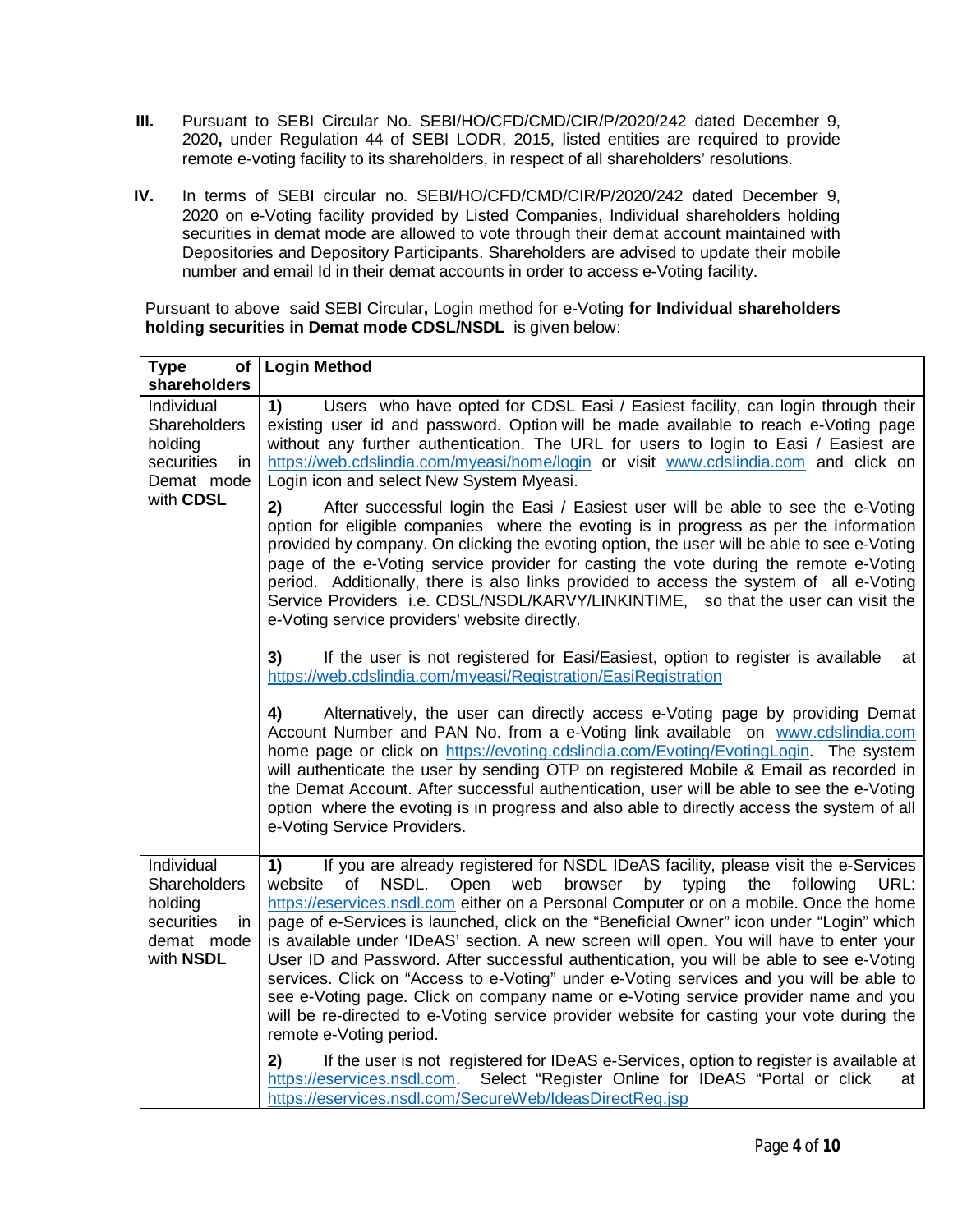|                                                                                                                                                     | Visit the e-Voting website of NSDL. Open web browser by typing the following<br>3)<br>URL: https://www.evoting.nsdl.com/ either on a Personal Computer or on a mobile. Once<br>the home page of e-Voting system is launched, click on the icon "Login" which is<br>available under 'Shareholder/Member' section. A new screen will open. You will have to<br>enter your User ID (i.e. your sixteen digit demat account number hold with NSDL),<br>Password/OTP and a Verification Code as shown on the screen. After successful<br>authentication, you will be redirected to NSDL Depository site wherein you can see e-<br>Voting page. Click on company name or e-Voting service provider name and you will be<br>redirected to e-Voting service provider website for casting your vote during the remote e-<br>Voting period. |
|-----------------------------------------------------------------------------------------------------------------------------------------------------|----------------------------------------------------------------------------------------------------------------------------------------------------------------------------------------------------------------------------------------------------------------------------------------------------------------------------------------------------------------------------------------------------------------------------------------------------------------------------------------------------------------------------------------------------------------------------------------------------------------------------------------------------------------------------------------------------------------------------------------------------------------------------------------------------------------------------------|
| Individual<br><b>Shareholders</b><br>(holding<br>securities in<br>demat mode)<br>login through<br>their<br><b>Depository</b><br><b>Participants</b> | You can also login using the login credentials of your demat account through your<br>Depository Participant registered with NSDL/CDSL for e-Voting facility. After Successful<br>login, you will be able to see e-Voting option. Once you click on e-Voting option, you will<br>be redirected to NSDL/CDSL Depository site after successful authentication, wherein you<br>can see e-Voting feature. Click on company name or e-Voting service provider name and<br>you will be redirected to e-Voting service provider website for casting your vote during the<br>remote e-Voting period.                                                                                                                                                                                                                                      |

**Important note:** Members who are unable to retrieve User ID/ Password are advised to use Forget User ID and Forget Password option available at abovementioned website.

#### **Helpdesk for Individual Shareholders holding securities in demat mode for any technical issues related to login through Depository i.e. CDSL and NSDL**

| Login type                  | <b>Helpdesk details</b>                                                              |
|-----------------------------|--------------------------------------------------------------------------------------|
| Individual                  | Shareholders   Members facing any technical issue in login can contact CDSL helpdesk |
| holding securities in Demat | by sending a request at helpdesk.evoting@cdslindia.com or contact at                 |
| mode with CDSL              | toll free no. 1800 22 55 33.                                                         |
| Individual                  | Shareholders   Members facing any technical issue in login can contact NSDL helpdesk |
| holding securities in Demat | by sending a request at evoting@nsdl.co.in or call at toll free no.: 1800            |
| mode with <b>NSDL</b>       | 1020 990 and 1800 22 44 30                                                           |

### **V.** Login method for e-Voting for **Physical shareholders and shareholders other than individual holding in Demat form.**

- **1)** The shareholders should log on to the e-voting website www.evotingindia.com.
- **2)** Click on "Shareholders" module.
- **3)** Now enter your User ID
	- **a.** For CDSL: 16 digits beneficiary ID,
	- **b.** For NSDL: 8 Character DP ID followed by 8 Digits Client ID,
	- **c.** Shareholders holding shares in Physical Form should enter Folio Number registered with the Company.
- **4)** Next enter the Image Verification as displayed and Click on Login.
- **5)** If you are holding shares in demat form and had logged on to www.evotingindia.com and voted on an earlier e-voting of any company, then your existing password is to be used.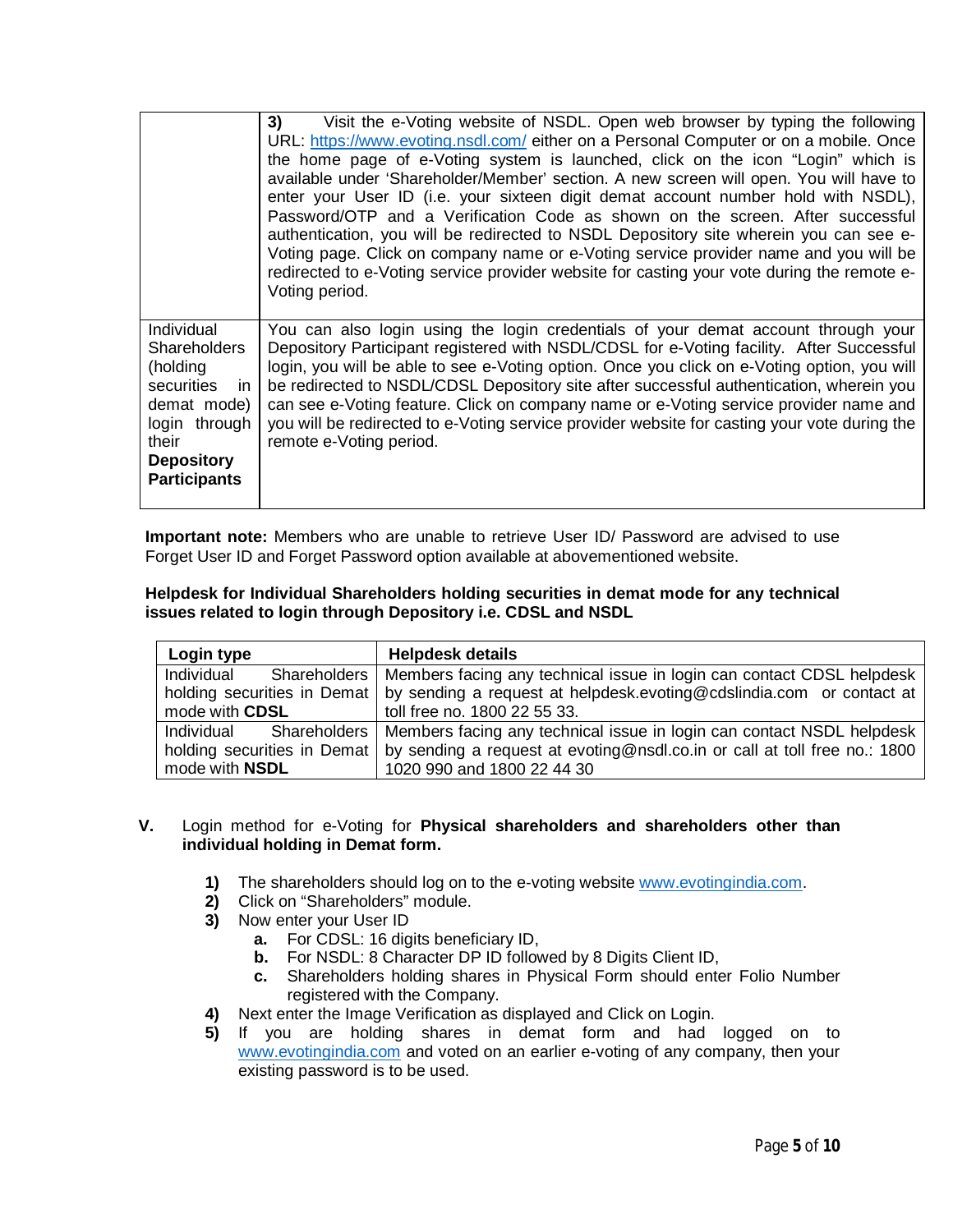**6)** If you are a first-time user follow the steps given below:

|                                                                               | For Physical shareholders and other than individual<br>shareholders holding shares in Demat.                                                                                             |
|-------------------------------------------------------------------------------|------------------------------------------------------------------------------------------------------------------------------------------------------------------------------------------|
| <b>PAN</b>                                                                    | Enter your 10 digit alpha-numeric *PAN issued by Income Tax<br>Department (Applicable for both demat shareholders as well as<br>physical shareholders)                                   |
|                                                                               | Shareholders who have not updated their PAN with the<br>Company/Depository Participant are requested to use the<br>sequence number sent by Company/RTA or contact<br>Company/RTA.        |
| <b>Dividend</b><br><b>Bank</b><br>Details<br><b>OR</b> Date of Birth<br>(DOB) | Enter the Dividend Bank Details or Date of Birth (in dd/mm/yyyy<br>$\bullet$<br>format) as recorded in your demat account or in the company<br>records in order to login.                |
|                                                                               | If both the details are not recorded with the depository or<br>company, please enter the member id / folio number in the<br>Dividend Bank details field as mentioned in instruction (3). |

- **VI.** After entering these details appropriately, click on "SUBMIT" tab.
- **VII.** Shareholders holding shares in physical form will then directly reach the Company selection screen. However, shareholders holding shares in demat form will now reach 'Password Creation' menu wherein they are required to mandatorily enter their login password in the new password field. Kindly note that this password is to be also used by the demat holders for voting for resolutions of any other company on which they are eligible to vote, provided that company opts for e-voting through CDSL platform. It is strongly recommended not to share your password with any other person and take utmost care to keep your password confidential.
- **VIII.** For shareholders holding shares in physical form, the details can be used only for e-voting on the resolutions contained in this Notice.
- **IX.** Click on the EVSN for Hindustan Petroleum Corporation Limited on which you choose to vote.
- **X.** On the voting page, you will see "RESOLUTION DESCRIPTION" and against the same the option "YES/NO" for voting. Select the option YES or NO as desired. The option YES implies that you assent to the Resolution and option NO implies that you dissent to the Resolution.
- **XI.** Click on the "RESOLUTIONS FILE LINK" if you wish to view the entire Resolution details.
- **XII.** After selecting the resolution, you have decided to vote on, click on "SUBMIT". A confirmation box will be displayed. If you wish to confirm your vote, click on "OK", else to change your vote, click on "CANCEL" and accordingly modify your vote.
- **XIII.** Once you "CONFIRM" your vote on the resolution, you will not be allowed to modify your vote.
- **XIV.** You can also take a print of the votes cast by clicking on "Click here to print" option on the Voting page.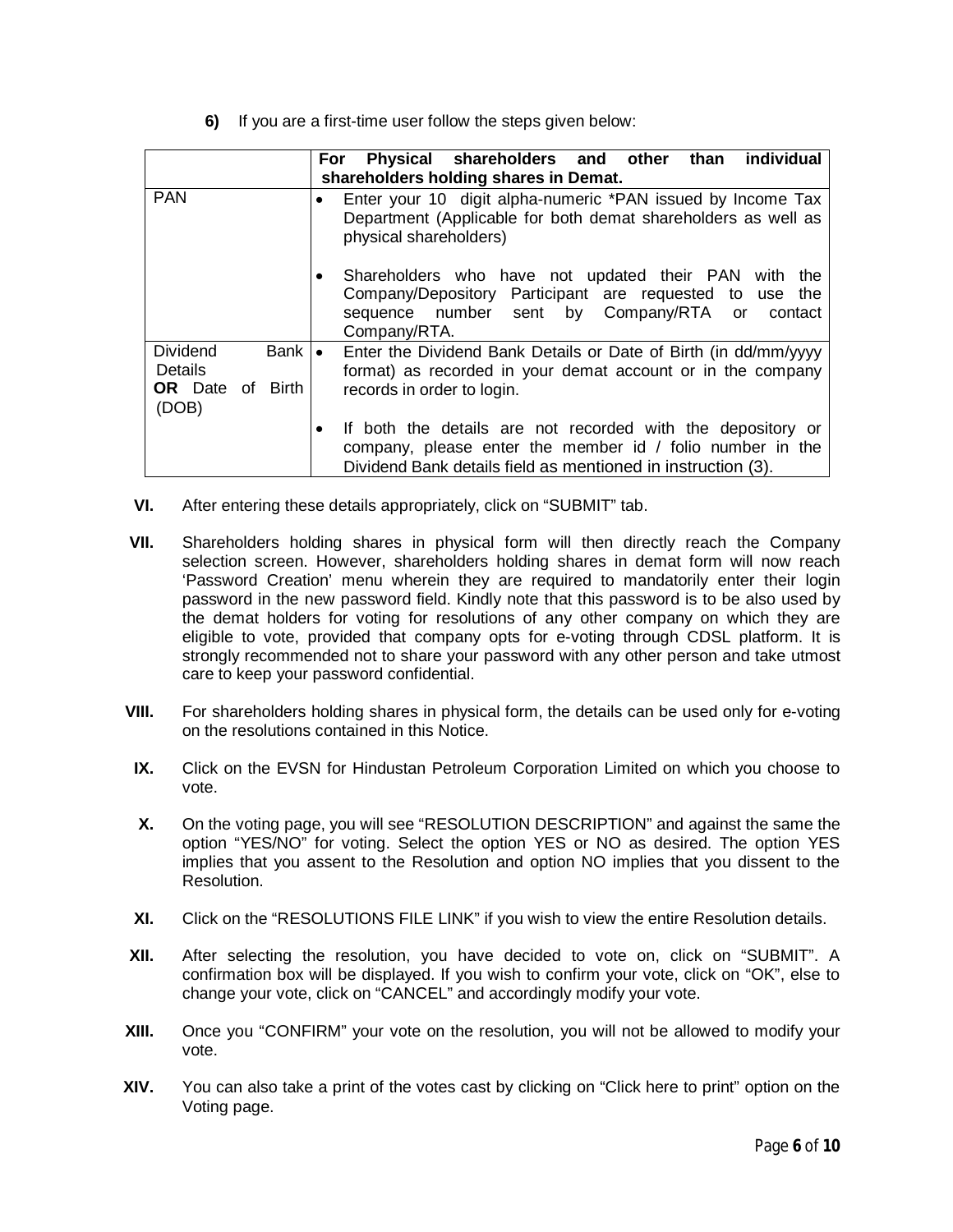**XV.** If a demat account holder has forgotten the login password then Enter the User ID and the image verification code and click on Forgot Password & enter the details as prompted by the system.

#### **XVI. Additional Facility for Non – Individual Shareholders and Custodians –For Remote Voting only.**

- Non-Individual shareholders (i.e. other than Individuals, HUF, NRI etc.) and Custodians are required to log on to www.evotingindia.com and register themselves in the "Corporates" module.
- A scanned copy of the Registration Form bearing the stamp and sign of the entity should be emailed to helpdesk.evoting@cdslindia.com.
- After receiving the login details a Compliance User should be created using the admin login and password. The Compliance User would be able to link the account(s) for which they wish to vote on.
- The list of accounts linked in the login should be mailed to helpdesk.evoting@cdslindia.com and on approval of the accounts they would be able to cast their vote.
- A scanned copy of the Board Resolution and Power of Attorney (POA) which they have issued in favour of the Custodian, if any, should be uploaded in PDF format in the system for the scrutinizer to verify the same.
- Alternatively Non Individual shareholders are required to send the relevant Board Resolution/ Authority letter etc. together with attested specimen signature of the duly authorized signatory who are authorized to vote, to the Scrutinizer at the email address viz; ucshukla.scrutinizer@rediffmail.com if they have voted from individual tab & not uploaded same in the CDSL e-voting system for the scrutinizer to verify the same.

### **PROCESS FOR THOSE SHAREHOLDERS WHOSE EMAIL/MOBILE NO. ARE NOT REGISTERED WITH THE COMPANY/DEPOSITORIES.**

- **1.** For Physical shareholders- please provide necessary details like Folio No., Name of shareholder, scanned copy of the share certificate (front and back), PAN (self attested scanned copy of PAN card), AADHAR (self attested scanned copy of Aadhar Card) by email to hpclinvestors@mail.hpcl.co.in
- **2.** For Demat shareholders -, Please update your email id & mobile no. with your respective Depository Participant (DP)
- **3.** For Individual Demat shareholders Please update your email id & mobile no. with your respective Depository Participant (DP) which is mandatory while e-Voting through Depository.
- **4.** If you have any queries or issues regarding e-Voting from the CDSL e-Voting System, you can write an email to helpdesk.evoting@cdslindia.com or contact at toll free no. 1800 22 55 33.

All grievances connected with the facility for voting by electronic means may be addressed to Mr. Rakesh Dalvi, Sr. Manager, (CDSL) Central Depository Services (India) Limited, A Wing, 25th Floor, Marathon Futurex, Mafatlal Mill Compounds, N M Joshi Marg, Lower Parel (East), Mumbai - 400013 or send an email to helpdesk.evoting@cdslindia.com or call at toll free no. 1800 22 55 33.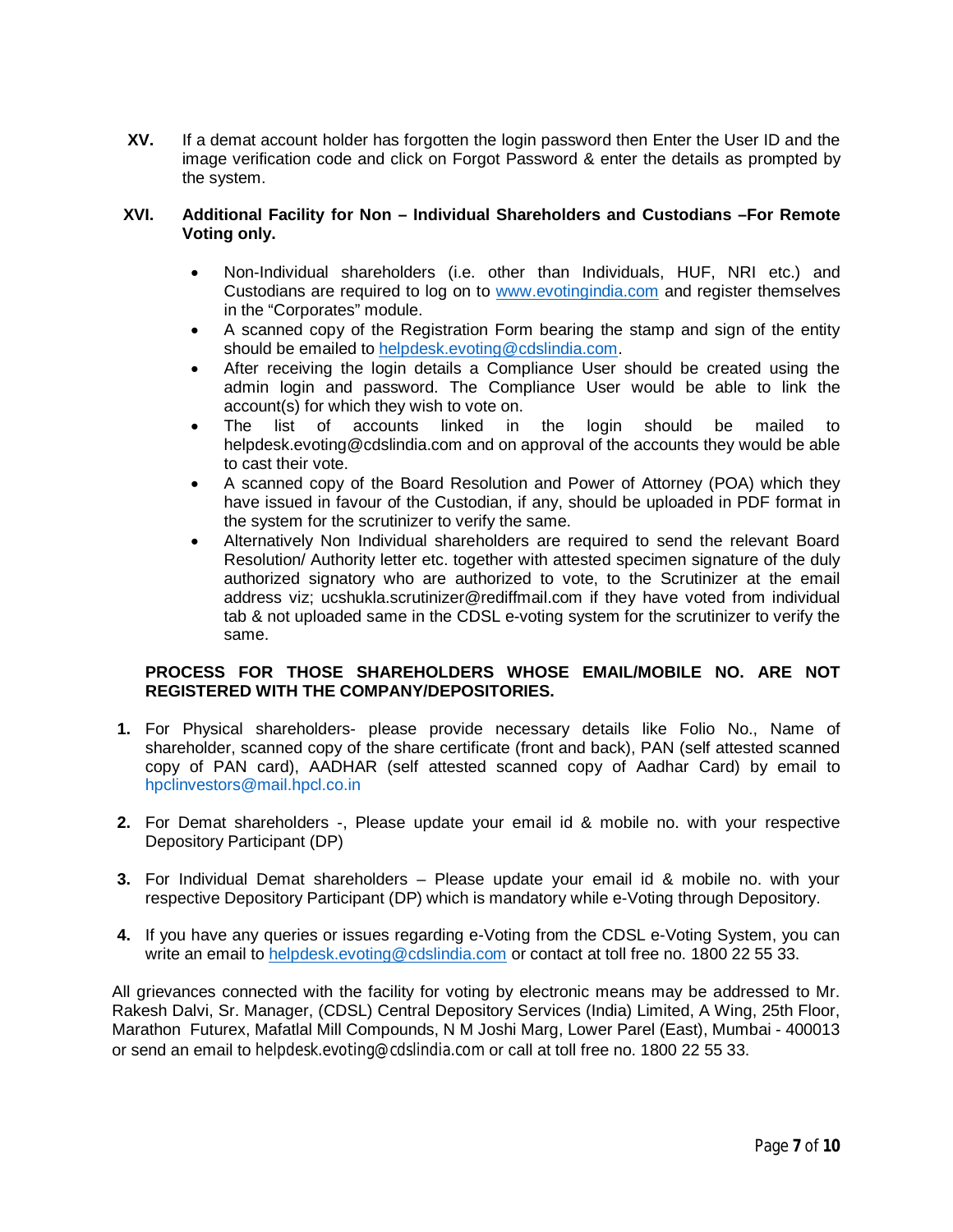# **EXPLANATORY STATEMENT PURSUANT TO SECTION 102 OF THE ACT:**

#### **Item No. 1:**

#### **Appointment of Shri Rajneesh Narang (DIN: 08188549) as a Director of the Company**

The Government of India has appointed Shri Rajneesh Narang, Executive Director – Corporate Finance, as Director-Finance (Whole Time Director) on the Board of the Company. Accordingly, Shri Rajneesh Narang was appointed by the Board as an Additional Director with effect from March 22, 2022 in terms of provisions of Section 161 of the Act, rules made thereunder and also the provisions of the Articles of Association of the Company. As per the provisions contained under Section 161 of the Companies Act, 2013, the Additional Director so appointed by the Board shall hold office upto the date of next Annual General Meeting of the Company or the last date on which the Annual General Meeting of the Company should have been held, whichever is earlier. However, SEBI vide amendment dated August 03, 2021 to the SEBI LODR, 2015 has added new Regulation 17 (1C) which was effective January 01, 2022 and as per the new Regulation, listed entities are now required to ensure that approval of shareholders for appointment of a person on the Board of Directors is taken at the next general meeting or within a time period of three months from the date of appointment, whichever is earlier.

In order to comply with this requirement, the Board of Directors of the Company has recommended to seek the approval of Members of the Company for appointment of Shri Rajneesh Narang as Director on the Board through the process of Postal Ballot to comply with the amended provisions of SEBI LODR, 2015.

In terms of provisions contained under Section 160 of the Act, the Company has received a Notice in writing from a Member along with requisite Deposit proposing candidature of Shri Rajneesh Narang for the Office of Director.

Prior to his appointment as Director – Finance, Shri Rajneesh Narang, was Executive Director – Corporate Finance and Chief Financial Officer (CFO) of the Company. His brief resume containing other relevant details is annexed herewith.

Relevant documents in respect of the said item are available in Electronic Form for inspection by the Members upto the last date of voting.

None of the other Directors, Key Managerial Personnel of the Company or their relatives are, in any way, concerned or interested in the Resolution.

The Board recommends the Ordinary Resolution as set out for approval by the Members.

**By Order of the Board, For Hindustan Petroleum Corporation Limited,**

**V. Murali Company Secretary**

**Date:** May 10, 2022 **Place:** Mumbai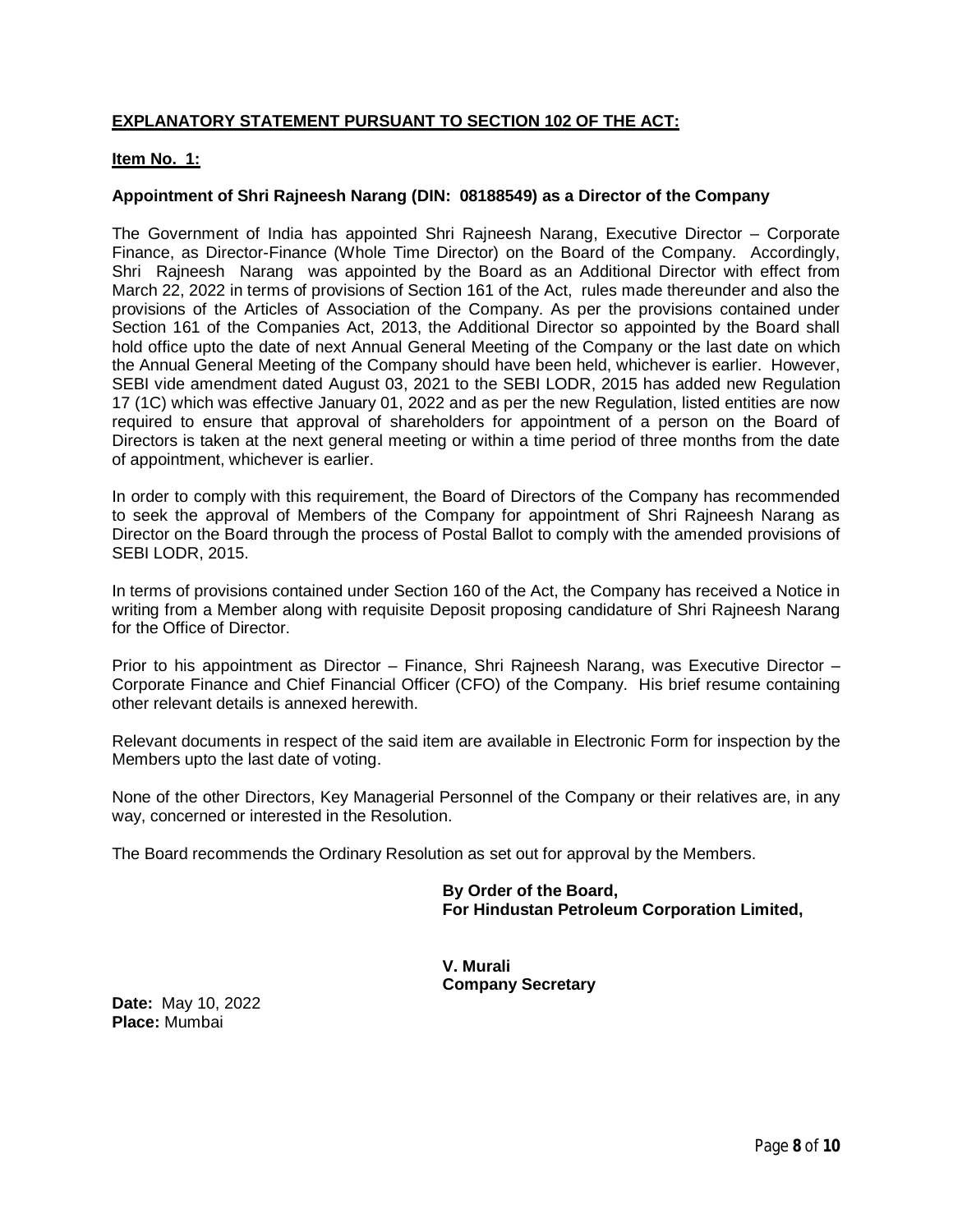# **ANNEXURE TO ITEM NO. 1 OF THE NOTICE OF POSTAL BALLOT**

#### **Details of Director seeking appointment/re-appointment in pursuance of relevant provisions of the Act and SEBI LODR, 2015**

| <b>Name of the Director</b>                      | Shri Rajneesh Narang (DIN: 08188549)                                                                                      |
|--------------------------------------------------|---------------------------------------------------------------------------------------------------------------------------|
| Date of Birth & Age                              | May 14, 1966 & 56 years                                                                                                   |
| Nationality                                      | Indian                                                                                                                    |
| Date of first appointment on the<br><b>Board</b> | March 22, 2022                                                                                                            |
| Qualification                                    | A Member of the Institute of Chartered Accountants of India                                                               |
|                                                  | (ICAI) and a degree in Masters in Financial Management                                                                    |
| List of Directorship in Other                    | 1. Hindustan Colas Private Limited;                                                                                       |
| Companies as on May 06, 2022                     | <b>HPCL-Mittal Energy Limited;</b><br>2.                                                                                  |
|                                                  | <b>HPCL Rajasthan Refinery Limited;</b><br>3.                                                                             |
|                                                  | <b>HPCL LNG Limited;</b><br>4.                                                                                            |
|                                                  | <b>HPCL-Mittal Pipelines Limited;</b><br>5.                                                                               |
|                                                  | 6. Prize Petroleum Company Limited                                                                                        |
| Membership / Chairmanship of                     | 7. South Asia LPG Company Private Limited<br>1. Hindustan Petroleum Corporation Limited; (Stakeholders                    |
| Committees of companies as on                    | Relationship Committee - Member; Risk Management                                                                          |
| May 06, 2022                                     | Committee - Member)                                                                                                       |
|                                                  | 2. HPCL-Mittal Energy Limited; (Audit Committee                                                                           |
|                                                  | Chairman; CSR Committee - Member)                                                                                         |
|                                                  | 3. HPCL-Mittal Pipelines Limited; (Audit Committee -                                                                      |
|                                                  | Chairman; CSR Committee - Chairman)                                                                                       |
|                                                  | 4. Prize Petroleum Company Limited; (Audit Committee -                                                                    |
|                                                  | Member; Remuneration Committee - Member; CSR                                                                              |
|                                                  | Committee - Member)                                                                                                       |
|                                                  | 5. HPCL LNG Limited; (CSR Committee - Member)                                                                             |
|                                                  | 6. HPCL Rajasthan Refinery Limited; (Audit Committee -                                                                    |
|                                                  | Member)<br>7. Hindustan Colas Private Limited; (Audit Committee -                                                         |
|                                                  | Member; CSR Committee - Chairman; Nomination and                                                                          |
|                                                  | <b>Remuneration Committee - Member)</b>                                                                                   |
| Listed entities from which the                   | None                                                                                                                      |
| person has resigned in the past                  |                                                                                                                           |
| three years                                      |                                                                                                                           |
| Shareholding in HPCL (including                  | 6,750 No. of Equity Shares                                                                                                |
| shareholding<br>beneficial<br>as a               |                                                                                                                           |
| owner) as on May 06, 2022                        |                                                                                                                           |
| relationship<br>Disclosure of                    | There is no relationship between the Directors inter se                                                                   |
| between Directors inter se                       |                                                                                                                           |
| Brief Resume and Nature of                       | Shri Rajneesh Narang was an Executive Director -                                                                          |
| Expertise in Specific Functional                 | Corporate Finance & Chief Financial Officer (CFO) of the                                                                  |
| Area                                             | Company. He has also held various key portfolios including<br>that of Executive Director - Finance (Marketing), Executive |
|                                                  | Assistant to Chairman & Managing Director - HPCL among                                                                    |
|                                                  | other assignments. He is on Board of several HPCL                                                                         |
|                                                  | Subsidiary/Joint Venture Companies. Shri Narang brings                                                                    |
|                                                  | with him rich and varied professional exposure of more than                                                               |
|                                                  | 3 decades across various spectrum of Downstream Oil                                                                       |
|                                                  | Company. He has held various key challenging assignments                                                                  |